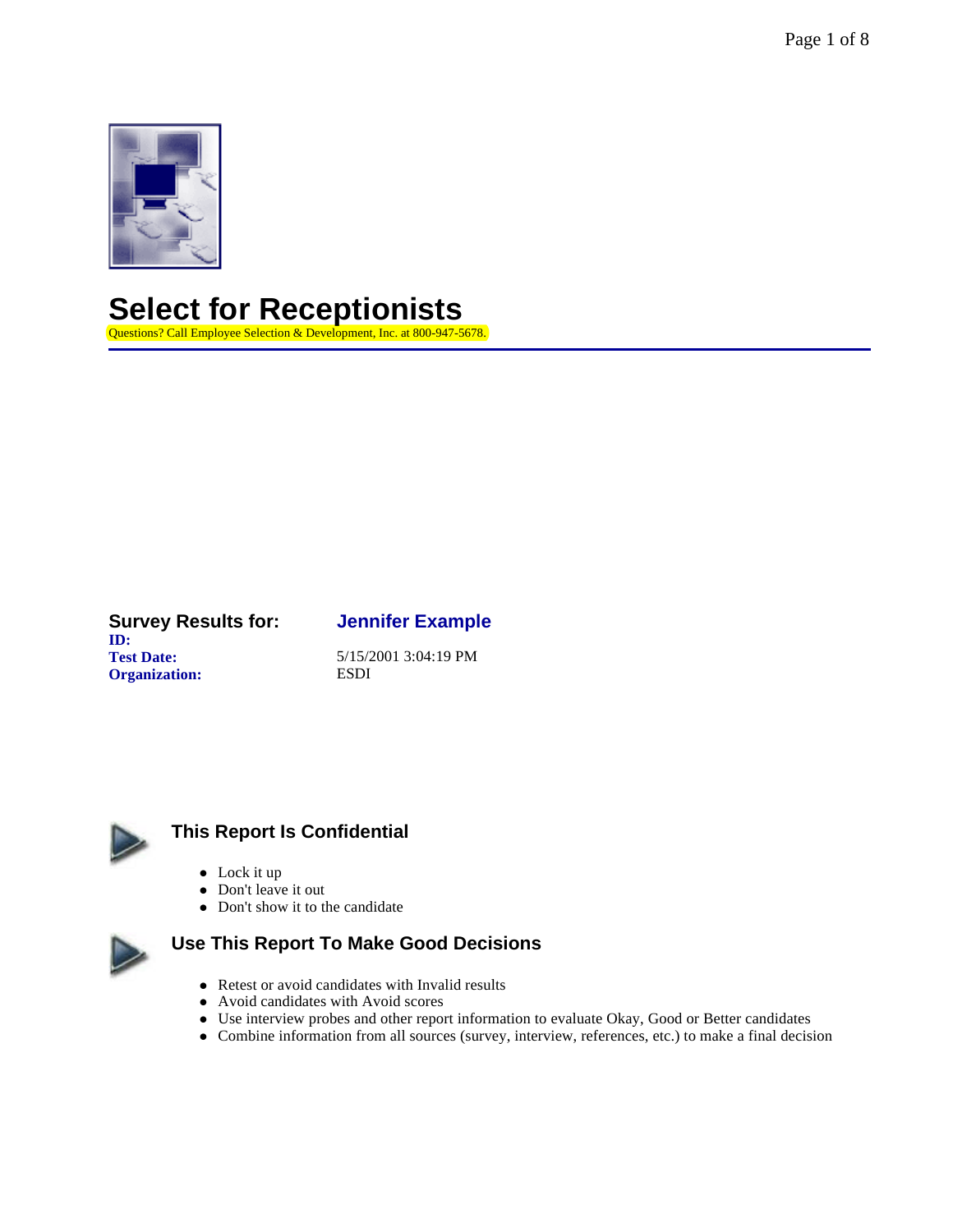

## **Random Response:**

A check for random responding. If Invalid, the candidate could not or did not read the test well enough to avoid responding randomly, and these results should not be used.

| Random Response:   Valid   Invalid |  |
|------------------------------------|--|
|                                    |  |

# **Integrity Index:**

A measure of the candidate's attitudes about personal integrity and work ethic.

|              | Avoid   | Okay     | Good      |
|--------------|---------|----------|-----------|
| Score:<br>12 |         |          |           |
|              | $0 - 8$ | $9 - 11$ | $12 - 13$ |

### **Performance Index:**

A measure of the traits associated with successful performance in this job.

|              | Avoid    | Okay      | <b>Better</b> |
|--------------|----------|-----------|---------------|
| Score:<br>28 |          |           |               |
|              | $0 - 15$ | $16 - 22$ | $23 - 40$     |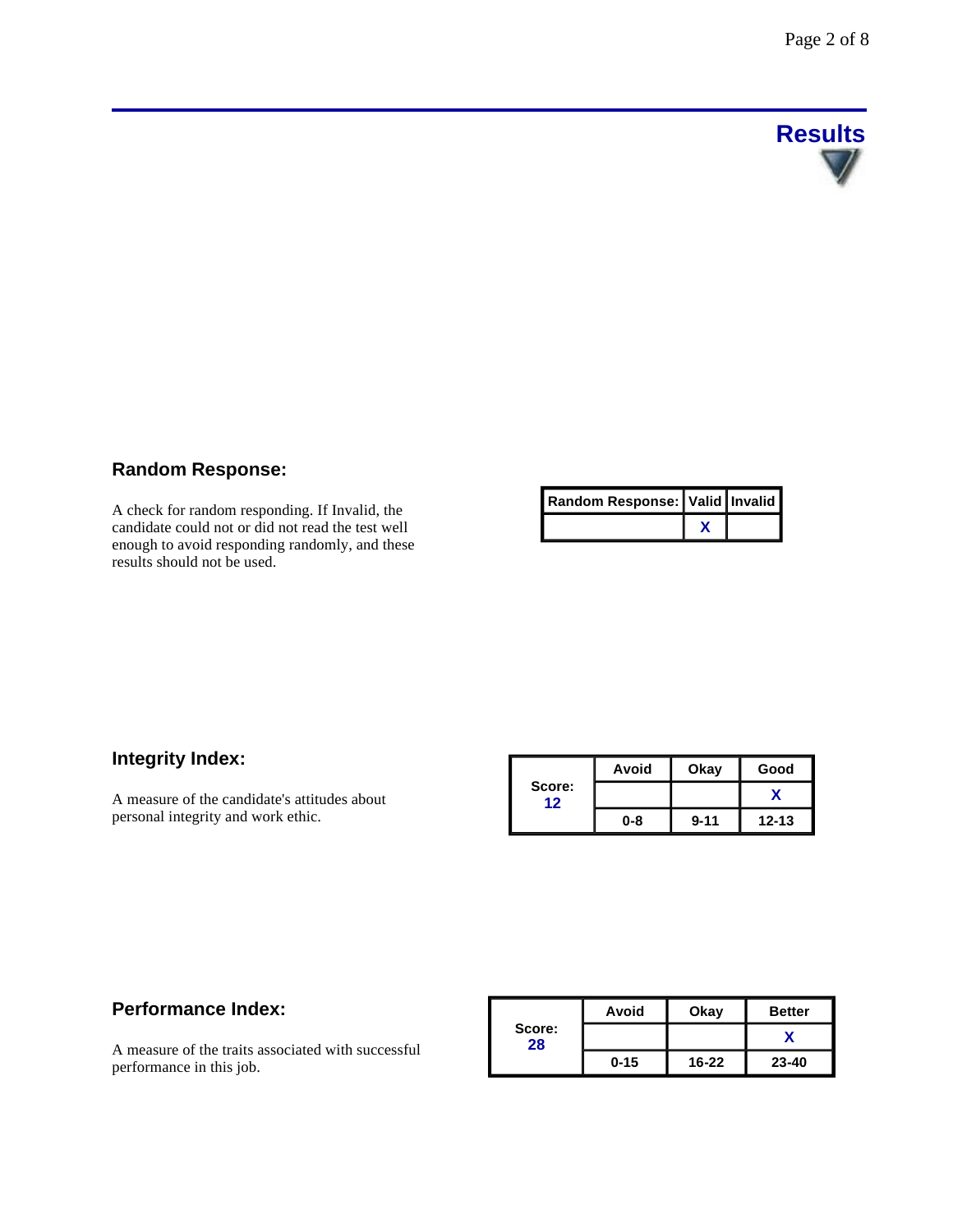# **Performance Sub-scale Analysis:**

The table presents the candidate's scores for each subscale of the Performance Index.

Flagged areas should be probed in the interview.

| <b>Subscale</b>                                                                       | Okay | Flaq* |  |
|---------------------------------------------------------------------------------------|------|-------|--|
| Energy<br>(activity level; action orientation)                                        |      | x     |  |
| <b>Frustration Tolerance</b><br>(remain emotionally positive in spite of frustration) | x    |       |  |
| <b>Accommodation to Others</b><br>(willingness to accommodate the desires of others)  | x    |       |  |
| <b>Acceptance of Diversity</b><br>(tolerance of others different from self)           | x    |       |  |
| <b>Positive Service Attitude</b><br>(appreciation of the service role)                | x    |       |  |
| <b>Socially Outgoing</b><br>(enjoy interacting with people)                           |      |       |  |
| *If flagged, see interview probe suggestion(s) in later section.                      |      |       |  |

## **Job Task Responses:**

| How willing are you to $\dots$                                                                                                                                                            | Would do it<br>and enjoy it | Would do it | Would do it.<br>but<br>not like it | Would not<br>want<br>to do it | Would not<br>do it |
|-------------------------------------------------------------------------------------------------------------------------------------------------------------------------------------------|-----------------------------|-------------|------------------------------------|-------------------------------|--------------------|
| Answer the phone, respond to requests & provide<br>information?                                                                                                                           | х                           |             |                                    |                               |                    |
| Work with computers?                                                                                                                                                                      | X                           |             |                                    |                               |                    |
| Attend to detail and accuracy?                                                                                                                                                            | x                           |             |                                    |                               |                    |
| Commit to being on time, every time?                                                                                                                                                      | X                           |             |                                    |                               |                    |
| Arrive early or stay late to complete a task?                                                                                                                                             |                             | X           |                                    |                               |                    |
| Work cooperatively with others?                                                                                                                                                           | x                           |             |                                    |                               |                    |
| Handle demanding people?                                                                                                                                                                  |                             |             | X                                  |                               |                    |
| Handle rude customers?                                                                                                                                                                    |                             |             | X                                  |                               |                    |
| The table above reports the candidate's stated willingness to do tasks commonly required in jobs similar to this one.<br>Indications of reluctance should be probed during the interview. |                             |             |                                    |                               |                    |

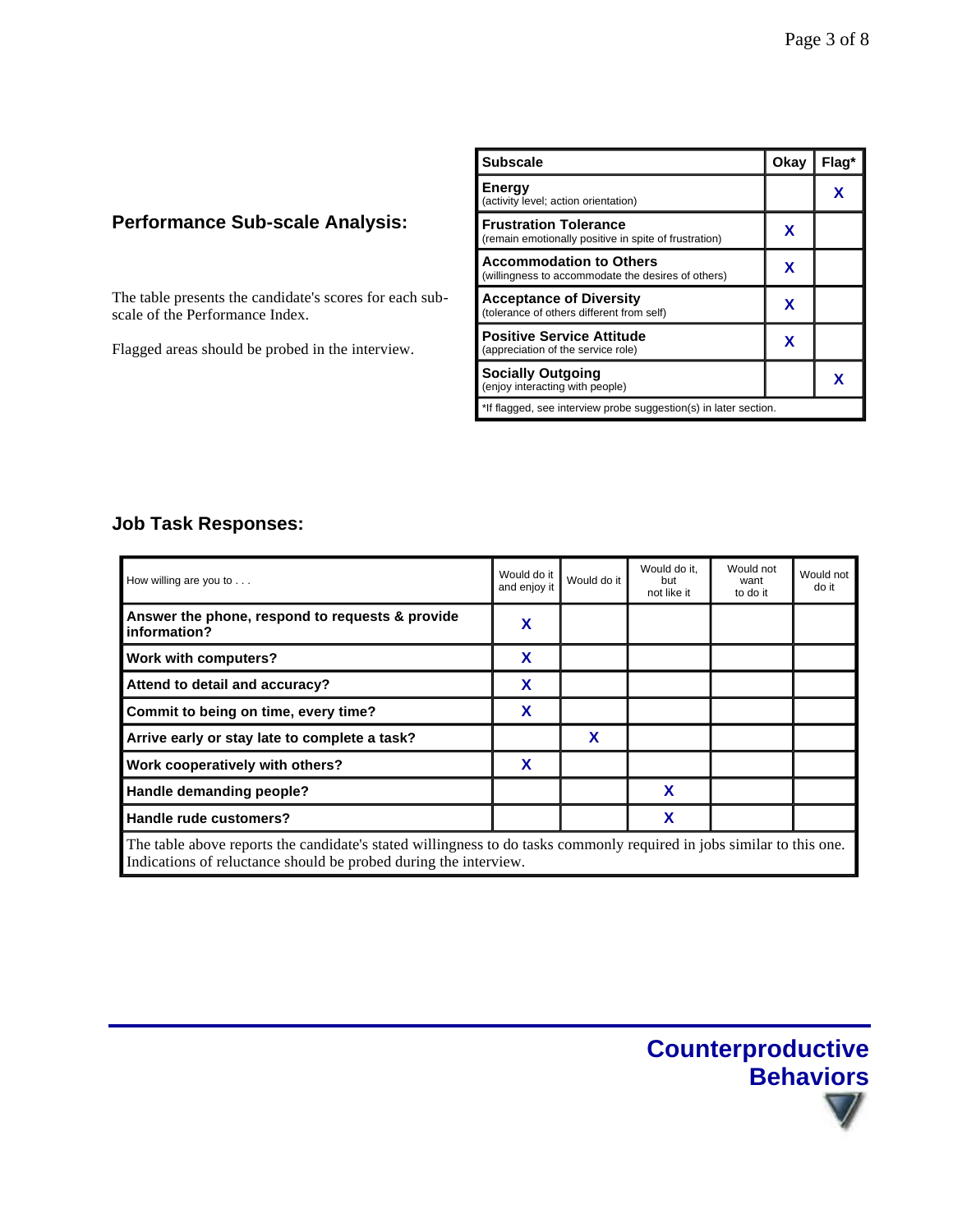**Interview**

In this section, undesirable responses by the candidate to theft, job commitment, work ethic, resistance to direction, safety, etc. questions are presented. The total number of survey questions for each topic is given in parenthesis. The candidate selected an undesirable response to the following:

#### **THEFT (4 possible questions)**

• Most employers expect employees to take home some items that are really company property. . . **Agree** 

#### **JOB COMMITMENT (9 possible questions)**

- How long have you worked at your current job or last job if not now employed? . . Less than 3 months
- In the past, you sometimes did not show up for work (or school). . . **Agree**
- How many employers have you had in the last three years? . . **Three**

#### **WORK ETHIC (8 possible questions)**

• In these times, just about everyone lies to take care of themselves. . . **Agree** 



- Review the application form
- Review the SELECT test results

### **STEP 1: Open the Interview**

Hello, my name is \_\_\_\_\_\_\_\_\_\_\_ and I'm the \_\_\_\_\_\_\_\_\_\_\_\_\_\_(your position). We're glad that you are interested in this position. The purpose of this interview is to learn more about you and your work experiences. I will be asking you some questions about your previous experience, how you approach certain things, etc. You will probably see me jotting down some notes -- that's to help me remember better what you said after the interview is over. There are no correct or incorrect answers, what we want is to learn more about you. At the end, I'll leave some time to answer any questions you might have. If you are ready, we can begin.

## **STEP 2: Review the Application and Investigate Potential Problem Areas**

All blanks completed? Employment gaps?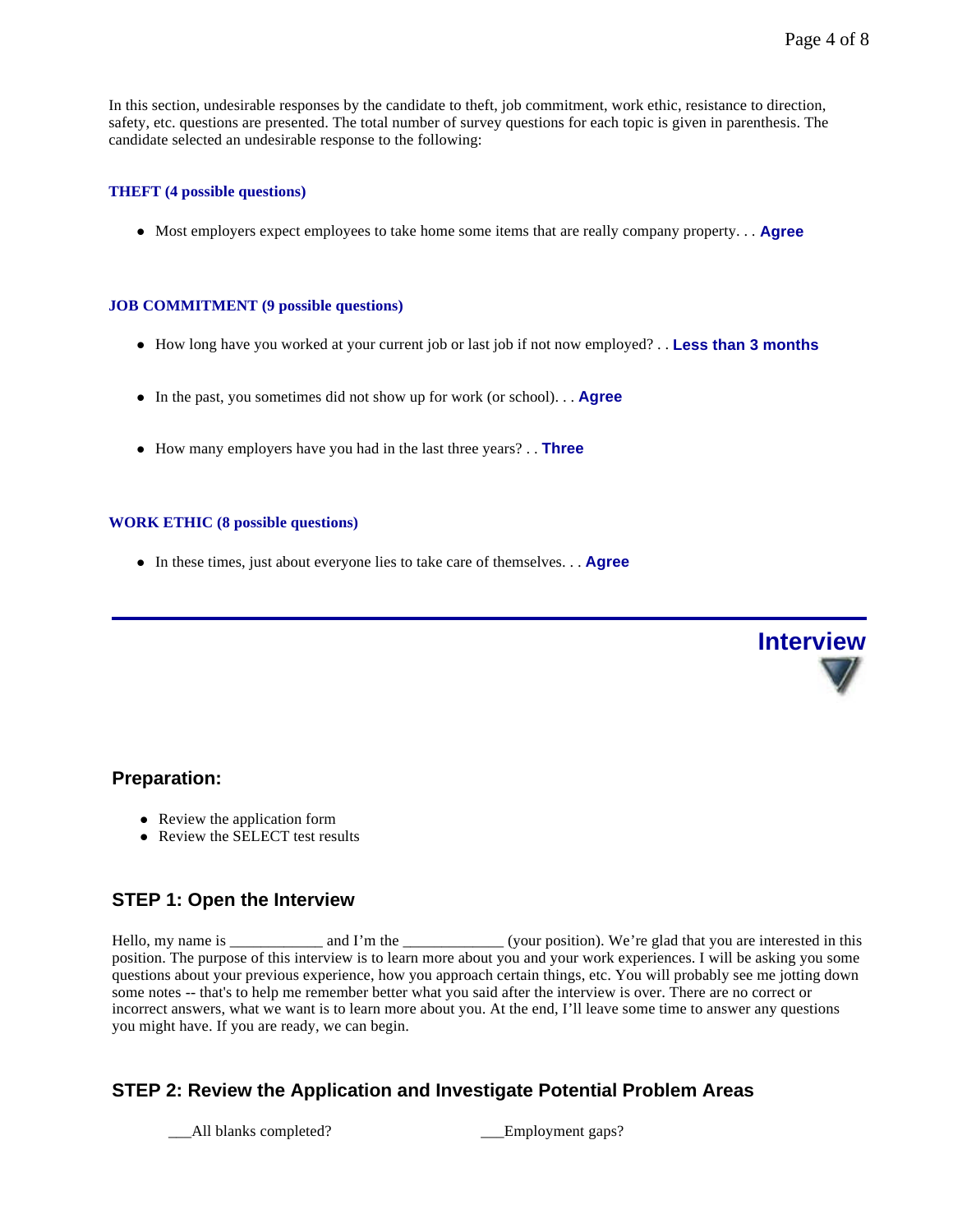| Application signed?                  | Extremely high or low earnings?       |
|--------------------------------------|---------------------------------------|
| Several jobs in the last 2 years?    | Earnings show progress?               |
| Vague reasons for leaving $job(s)$ ? | Can complete all essential functions? |

#### *Example Questions:*

I see that you were unemployed from \_\_\_\_\_to \_\_\_\_\_. Please tell me about this period of unemployment.

I see that you left your previous employer for personal reasons. Would you explain further?

I noticed that you have changed jobs frequently in the recent past. Why?

### **STEP 3: Review SELECT Flags and Begin In-depth Questions**

While asking the following interview questions, be sure to listen and probe in the following areas highlighted by SELECT:

- Low Energy Level
- Low Social Comfort

**1.** Tell me about your responsibilities in your previous (or current) job? Which did you like most and why? Also, which did you like the least? Why? *(Listen for relevant work experience and likes and dislikes that may or may not fit this job.)*

**2.** Why are you considering leaving or why did you leave your current/last job? *(Listen for reliability, job fit.)*

**3.** What attracts you to this job in our company? *(Listen for a desire to work and to provide high quality service to your clientele.)* 

**4.** How would you describe yourself as an employee? What are your strengths? Weaknesses? *(Listen for strong interpersonal skills, work ethic and a willingness to build customer relationships.)*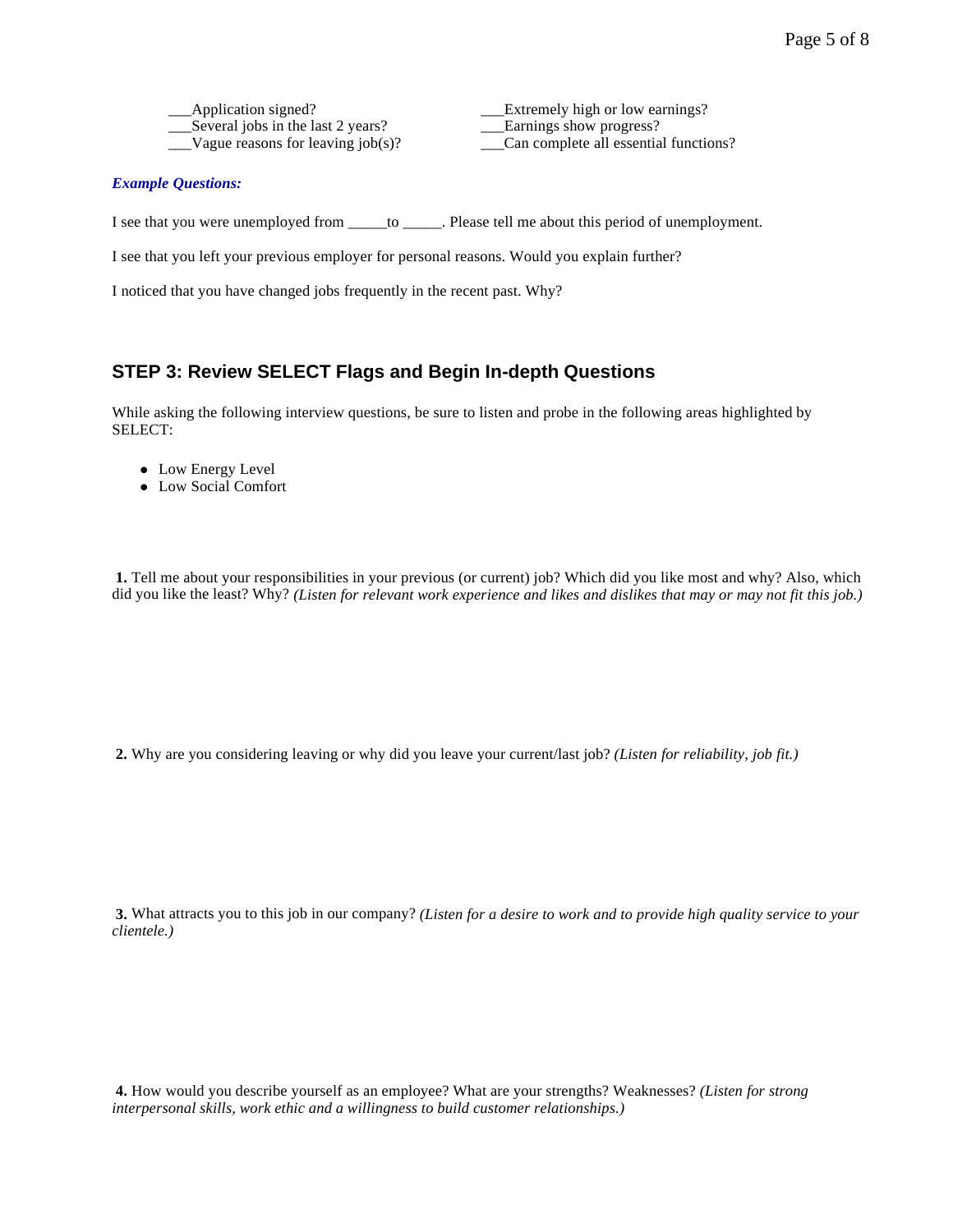**5.** What type of people do you like best? And least? Why? *(Listen for openness and a lack of prejudice.)* 

**6.** What do you think excellent customer service would be in our business? *(Listen for service knowledge, values.)* 

**7.** Tell me about a time when someone failed to provide good service to you. Give me examples of what the person did poorly. How could he/she have improved? *(Listen for service knowledge and values.)* 

**8.** Sooner or later, we all have to work with someone who is unreasonable. What types of behavior would you find most frustrating? How would you respond under such a circumstance? *(Listen for openness, tact and ability to handle difficult people.)*

**9.** From your understanding of the job, what aspects of the job will you like the most? What are some things you might dislike? *(Listen for job knowledge and job fit responses.)*

**10.** Sooner or later, we all have to work with a customer who is unreasonable. What types of behavior would you find most frustrating? How would you respond under such a circumstance? *(Listen for openness, tact and ability to handle difficult people.)*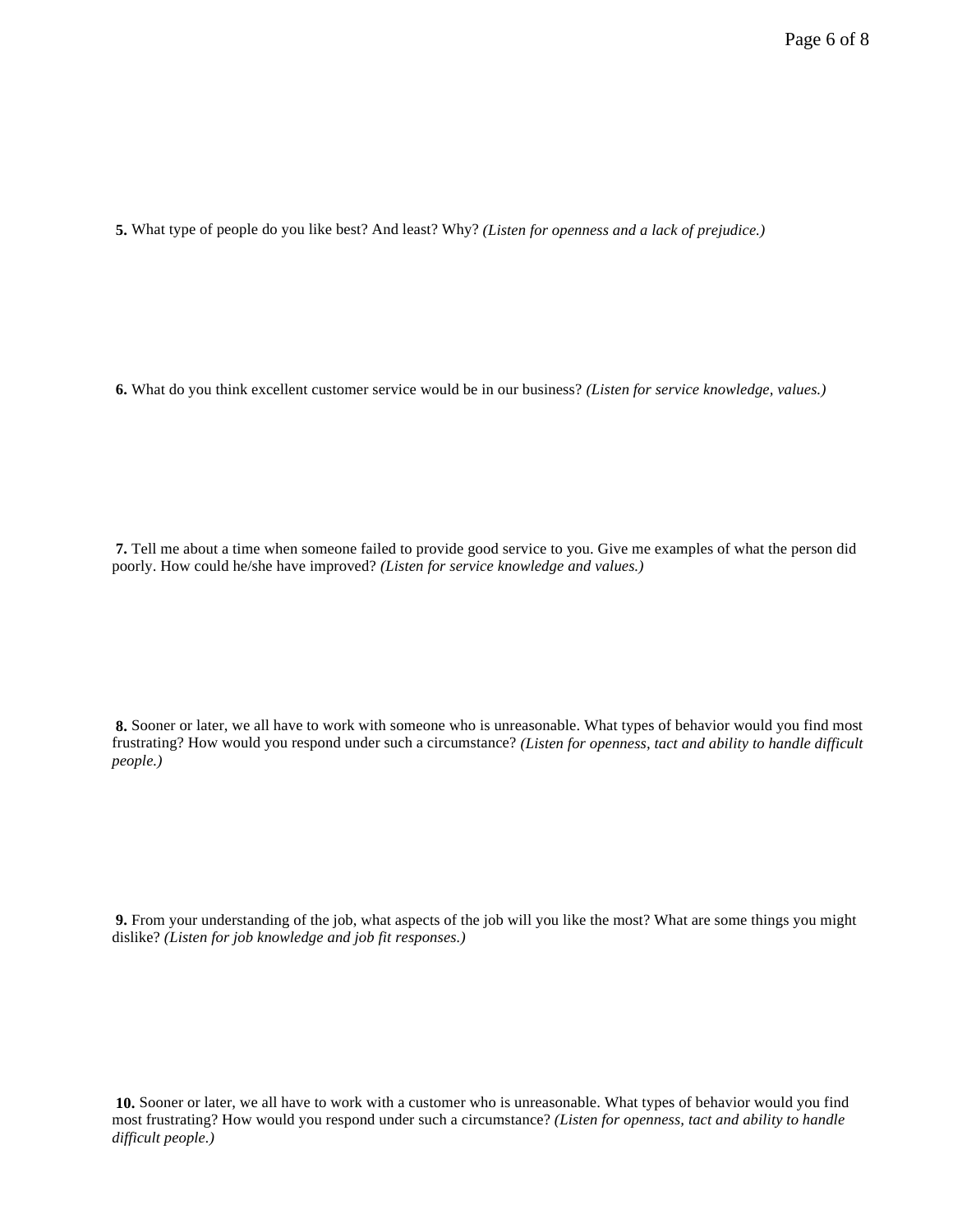1

#### *If you are still concerned about the Performance Flag areas, here are some additional questions to ask:*

*Low Energy Level:* Describe your preferred work pace. In what types of work situations would you like to be more energetic? (Listen for answers that suggest that the candidate can't handle the pace of the job, or can't self-start to get the job done.)

*Low Social Comfort:* In your previous jobs, were you required to work with the general public? Have you had any other experience in being social with strangers or casual acquaintances? What do you like and dislike about these situations? (Listen for an interest in and an ability to interact with people in casual encounters.)

### **STEP 4: Conclude the Interview**

Those are all the questions that I have for you. I appreciate the time that you have given to me. Is there anything that you would like to ask me?

## **STEP 5: Make the Hiring Decision**

Г

- Resist the temptation to hire someone just because you need to fill the job. You are likely to pay for a hiring mistake both in money and time.
- Focus on how well the candidate fits the demands of the job, not how much you like the candidate's personality or how much you have in common with the candidate.
- l The selection process is designed as an aid to the well-reasoned judgment of a hiring manager, not a replacement for this judgment. In the end, every hiring decision is a judgment call. Use the tools provided in this process to inform your decision, not make it for you.